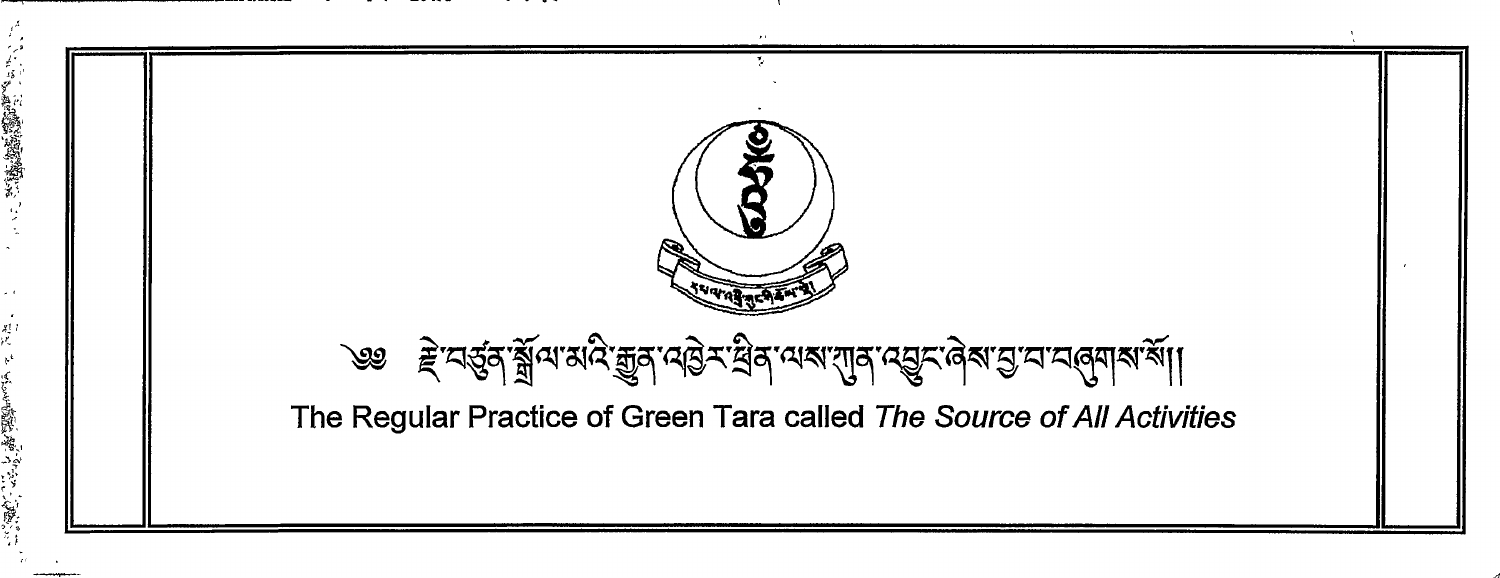Design and typesetting by Khenmo Trinlay Chodron and Eric Lund. Published and distributed by:



20 West University Ave. Gainesville, FL 32601 USA (352) 381-0088 www.VajraPub.org.

@Khenpo Konchog Gyaltshen, <sup>2007</sup> All rights reserved.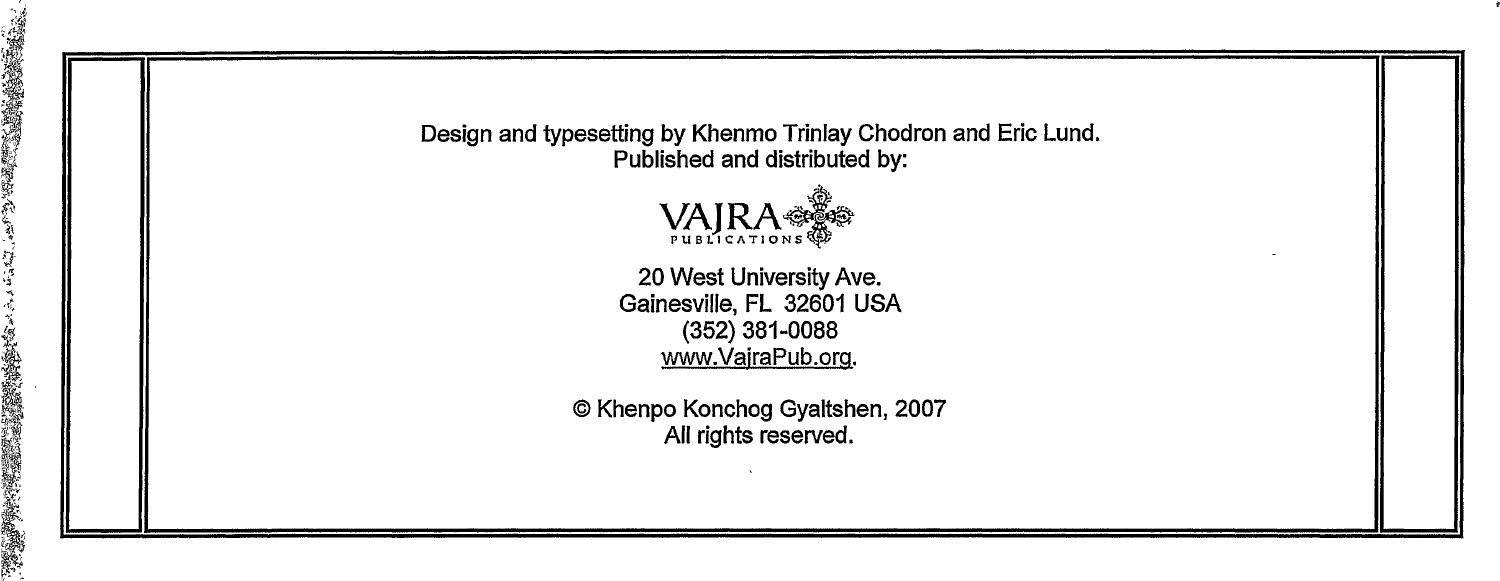### **INTRODUCTION**

Chenrezig is an emanation of Buddha Amitabha's compassion, and Tara is an emanation of his wisdom. Chenrezig cultivated indomitable courage to benefit all sentient beings until samsara was emptied. For limitless kalpas, he benefited sentient beings by bringing them to the state of liberation. However, the total number of sentient beings did not decrease. One day, he became exhausted and tears came to his eyes. Being overwhelmed by the suffering of sentient beings, these two tears became Tara and Bhrikuti. Tara said to him, "I will protect those who fear the suffering of samsara. Don't worry, <sup>I</sup> will protect them." Thus, she works together with Chenrezig to benefit sentient beings.

Buddha Vairocana made the *Twenty-one Verses ofPraise to Tara* and taught many Tara tantra teachings. She has countless manifestations with different numbers of faces and hands. Acharya Ashvagosha said. "The body of Tara manifests in many forms, such as Brahma, Vishnu, Shiva, wrathful forms, peaceful forms, Uma Deva, and so forth, Mamaki. Tara, Pantari, Buddha Lotsani, and so on, depending on the level of sentient beings. She is the basis of the Mamaki, Tara, Pantari, Buddha Lotsani, and so on, depending on the level of sentient beings. She is the basis of the<br>manifestation of all female deities." In India, she manifested as Mayadevi, the mother of Buddha Shakya |Gelongma Palmo, Lady Mandarawa, and so forth. In Tibet, she appeared as Dakini Yeshe Tsogyal, Machig Lobdron,<br>|Achi Chokvi Drolma, and many of the abbesses of the Drigung Terdrom nunnery. Just hearing her name with devo frees one from the eight or sixteen fears. Practicing her meditation and reciting her mantra dispels all obstacles. One will be born in Dewachen, the pure land of Buddha Amitabha.

1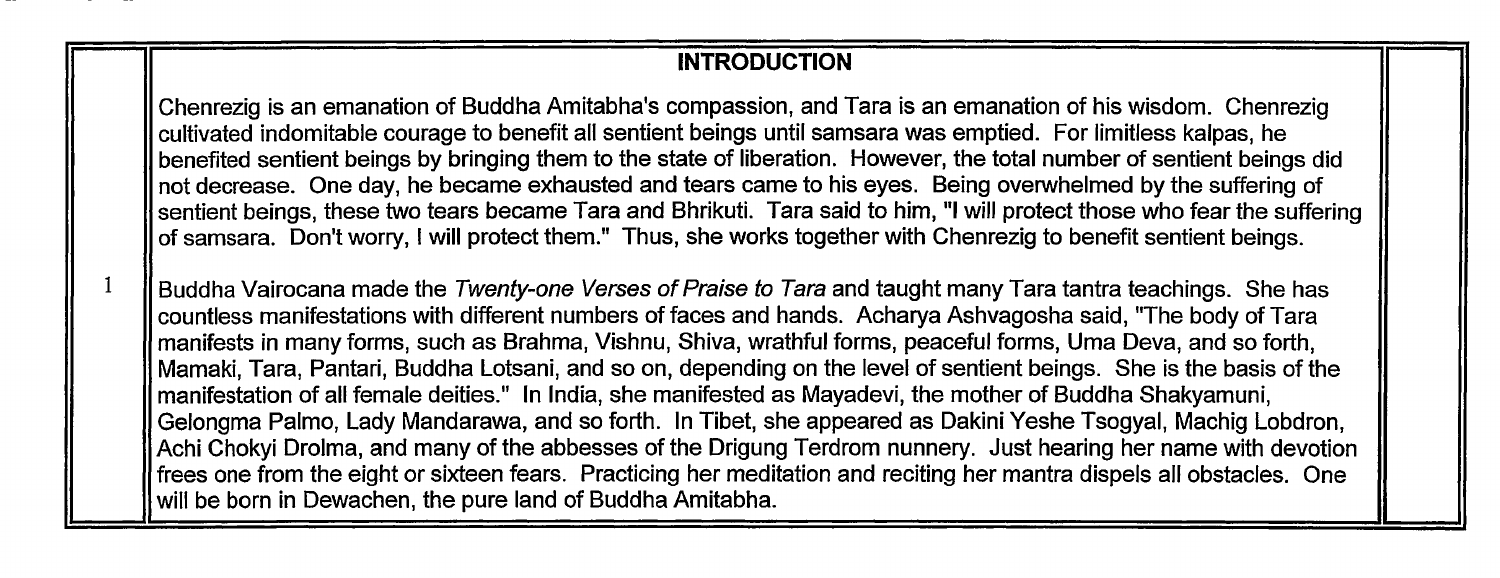### <u>।ଜ୍ୟୁ ଞ୍ଚା</u> |ફુત્પ:<sub>(</sub>गुव्'ख़ेव्'त्पब्परूर्द्ध्वपब्पबाडेषा'द्दुब्पद्म| ।{दुब्प्षबुब्ध्राङ्कुव्पद्मश्लेब्पद्मदेखुब्पळेव्'ब्रॅ| ্ঞ্ছা OM SVASTI! The embodiment of all the Victorious One's activities, the great mother of the buddhas of the three times, the supreme object of hope for the beings of these degenerate times: I surrender to the Noble One. Please grant the ordinary and extraordinary achievements! In an appropriate place in front of an image of Tara, perform all the offerings that you can arrange. Sit in a comfortable place with a relaxed mind. Establish the mind in the four foundations, take refuge, cultivate bodhicitta, and engage in deity yoga.

Regular  $\overline{5}$ troductic ractic Õ ara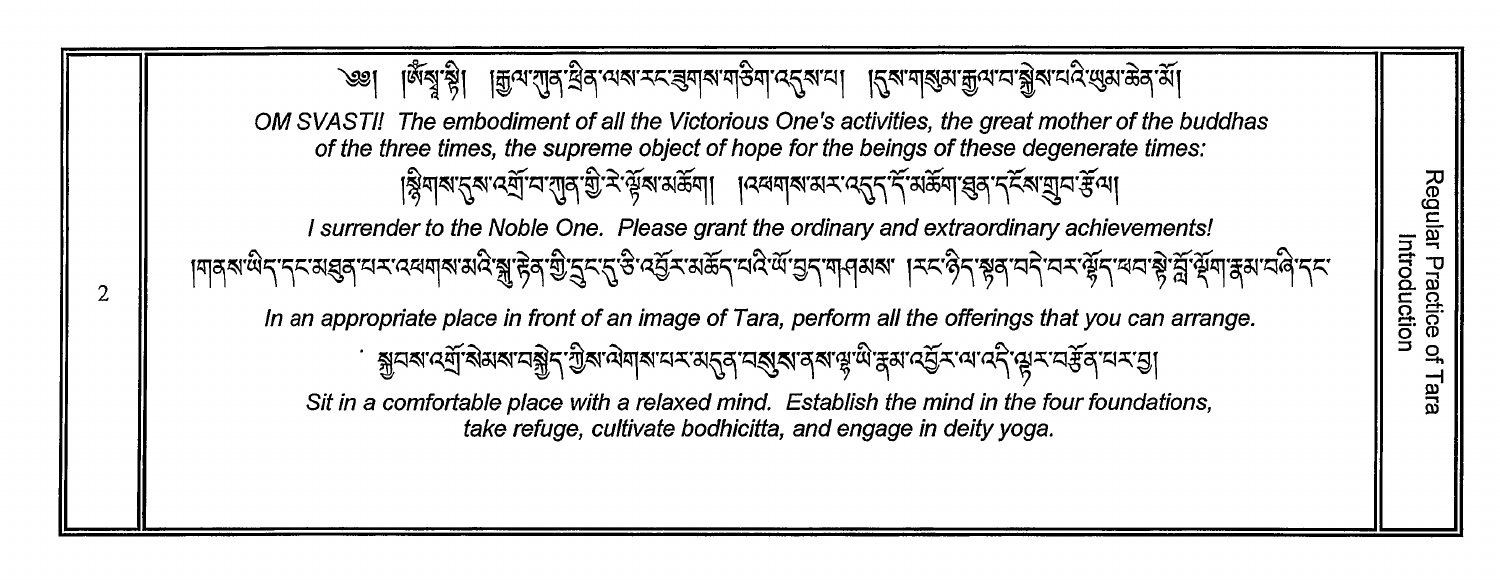

Recite three times.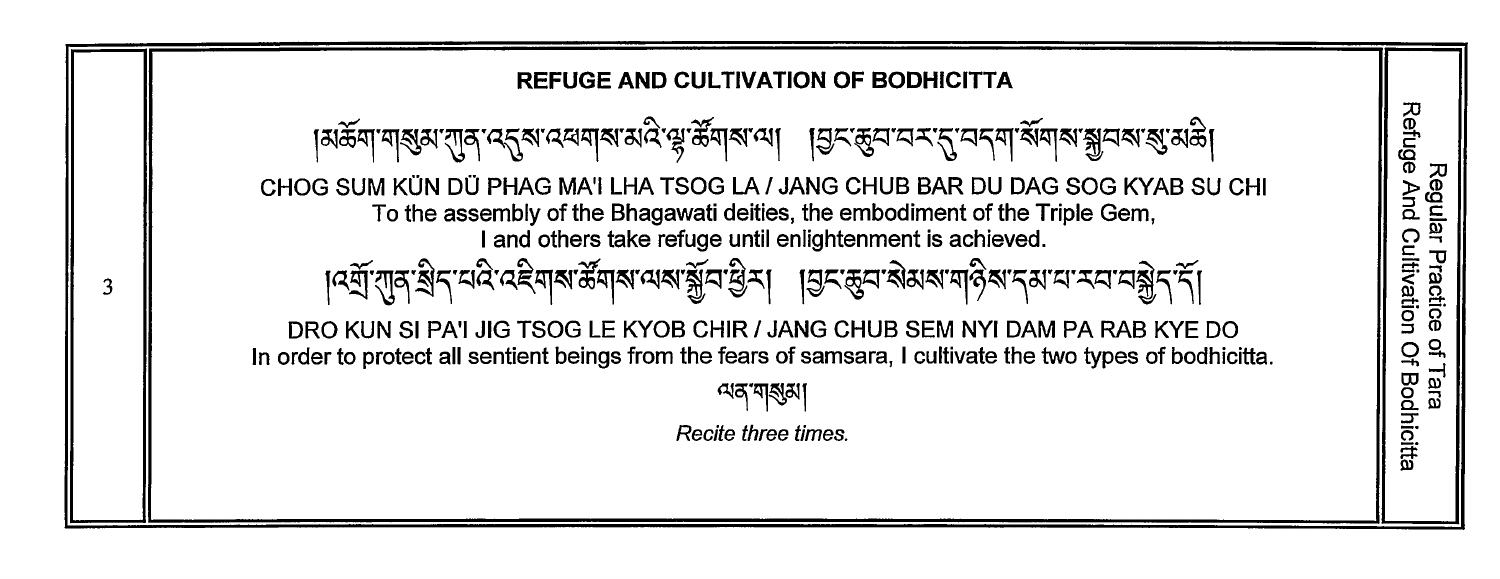## **MEDITATION ON EMPTINESS Regular P**<br>Meditation *ঋ্বি*ভ্ৰূ*ঁ* এই ব্লাই বিভিন্ন দ্বাৰ্থ <u>ব</u>িভিন্ন। OM SHUN YA TA JŇA NA BAZ RA SVA BHA VA AT MA KO HAM ap  $\mathbf{S}$  $\overline{4}$ ice Emp C tiness ara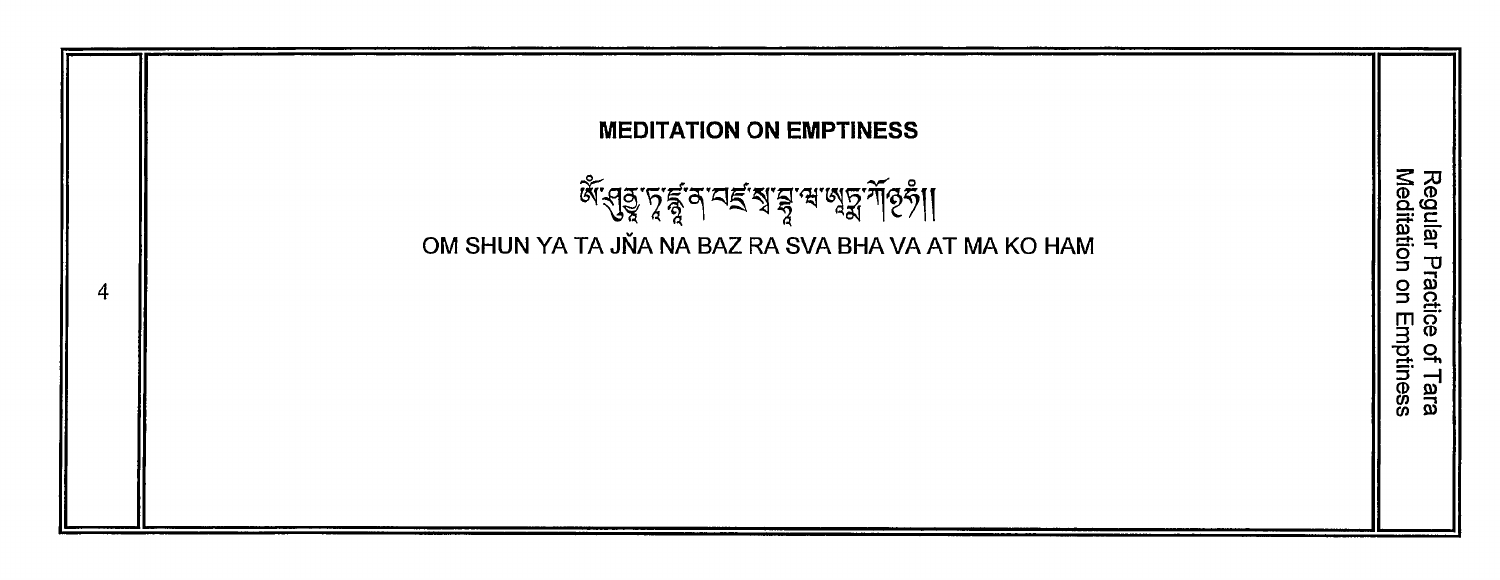#### **VISUALIZATION**

१୩३८:५६३:५५६४:५५४:ऊॅड्डाङ्क्ष्याञ्चेद्द्र्या स्थान्या ।क्लिंद्र्यादे दद्द्र्यायात्रु द्रायाद्वर्यायादे द्विषा ZUNG DZIN DÜ PA'I CHÖ NAM TONG PAR JANG / TONG PA'I GANG LE SUNG KHOR YANG PA'I Ü All the phenomena of grasping and fixation dissolve into emptiness. The vast protections manifest from that |ผราสู่ผิวจะสามมาที่ ดีแล้ว ได้ยางสามมายที่ สามมายที่ PE DA'I TENG NA RANG RIG TAM JANG GU / WÖ ZER TRÖ TE DRO DRUG DRIB PA JANG emptiness. At the center are a lotus and moon disc. On that is a green TAM, the nature of my awareness. |मुत्पाअर्केन् र्हुन् न्यूष्वान्त्र्य केन् व्यववाबाअवे ब्ल्या । बित्पावडिवा बुवा वडिबा अर्केवा ब्ल्युन्न व्यवह GYEL CHÖ TSUR DÜ RANG NYI PHAG MA'I KU / ZHEL CHIG CHAG NYI CHOG JIN UT PAL DZIN Light radiates and purifies the obscurations of all sentient beings. It then makes offerings to all the buddhas and returns.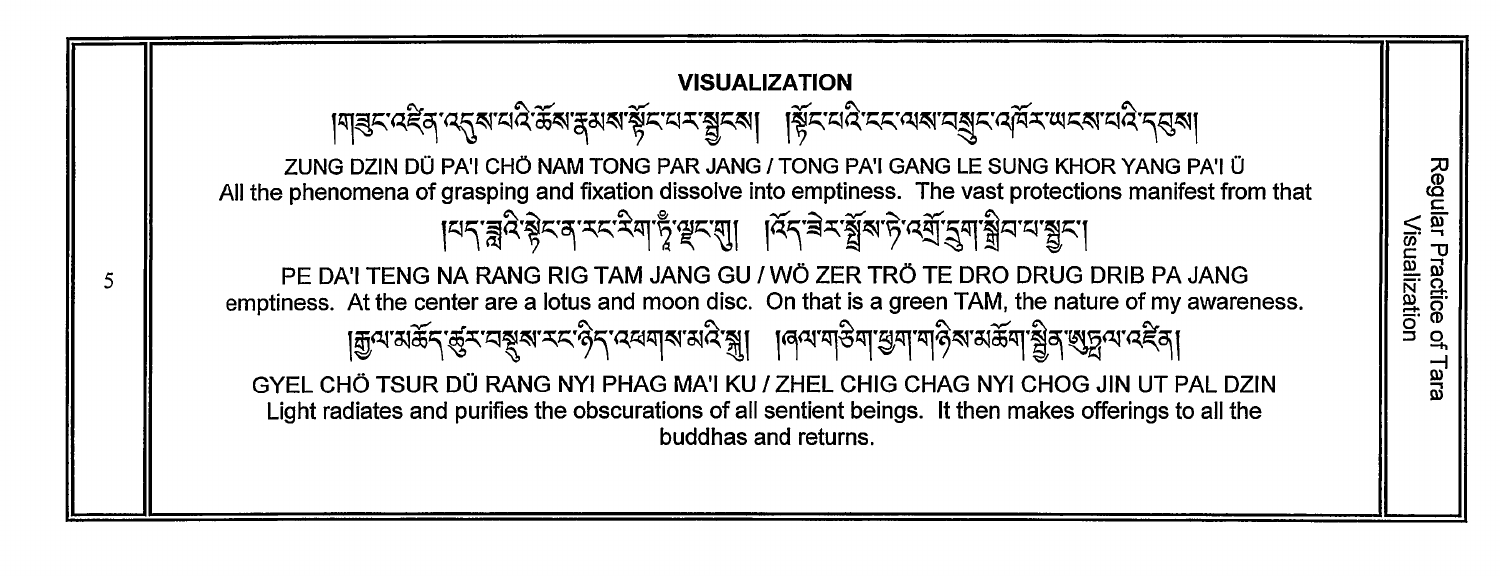## |ଜ୍ୟଷ୍ୟାନ୍ତିଷ୍ଟ୍ରମ୍ଭିୟାର୍ଥିଟ୍ୟୁସ୍ଷ୍ୟାର୍ଜ୍ୟି ଗୁର୍ଡ଼ି ଶ୍ରୀ||ଜ୍ୟୁ ସ୍ଥିବ୍ୟୁ ମ୍ୟୁ ମୁଦ୍ୟୁ ବିର୍ୟୁ ମ୍ୟୁ ସ୍ଥା

ZHAB NYI CHE KYIL GYING TAB ZHÖN NU'I TSUL / JANG NGÖN TAR DANG RAT NA'I DO SHEL CHEN <sup>I</sup> become Tara with one face and two arms in the giving mudra, holding a green lotus. My two legs are in the half-lotus posture, with <sup>a</sup> dignified youthful form, blue-green in color, wearing silken robes

|মৰ্ক্ক দ্মীৰ্ত্ত দেৱীৰ্ত্ত বিশ্বৰ সম্ভিদ্দিকী স্থানীৰ স্থানীৰ স্থানীৰ স্থানীৰ স্থানীৰ স্থানীৰ স্থানীৰ

TSEN PE WÖ TRO LONG CHÖ DZOG PA'I KU / NE SUM DRU SUM WÖ ZER CHOG KÜN TRÖ and jewel ornaments, radiating light, in the sambhogakaya form. Light manifests in all directions from the three syllables in the three places,

6

[क्रुप'राज्'अविज्'त्रङ्गेदे दिन्'बेन्'न्ट्र्य'तर्कुक्षा ।तुरूपाबुक्षा'त्रने पानिषाब्रन्ट्राबुबाबाणुक्षारुवाकी GYEL KÜN KHYEN TSE'I WÖ ZER RANG LA TIM / DÜ SUM DE SHEG RANG ZUK YUM CHEN MO bringing all the buddhas' wisdom, compassion, and activities, which dissolve into me. I become the embodiment of the sugatas of the three times.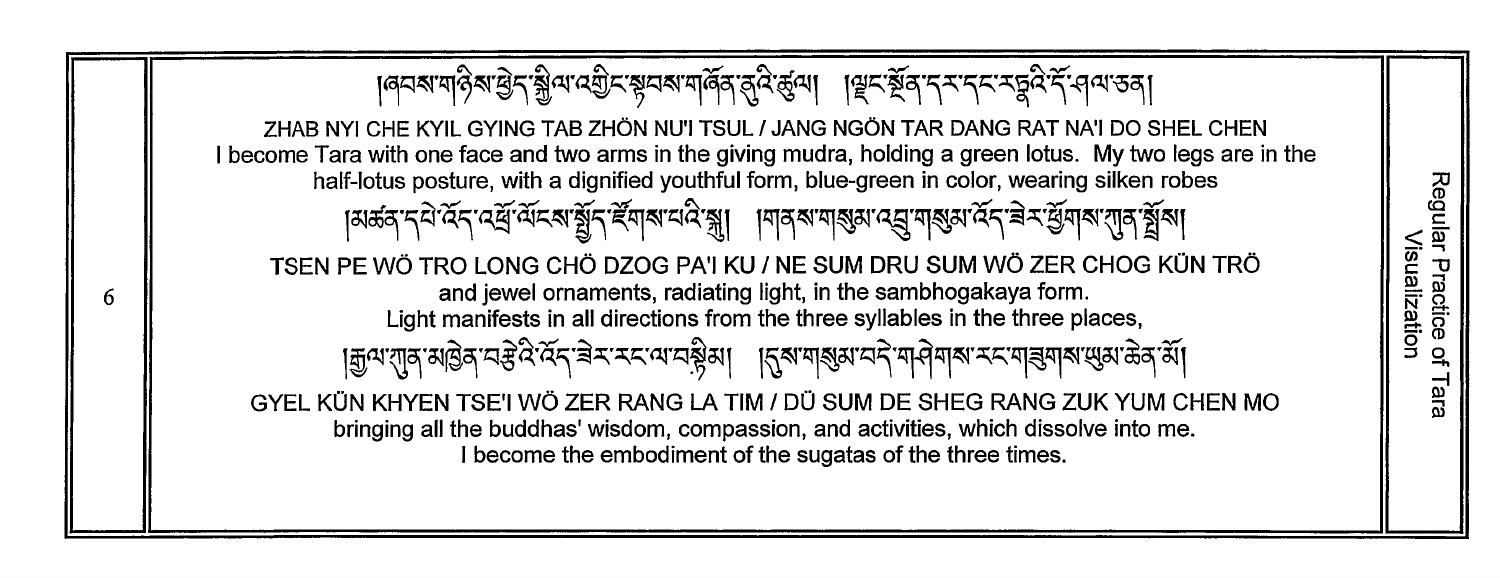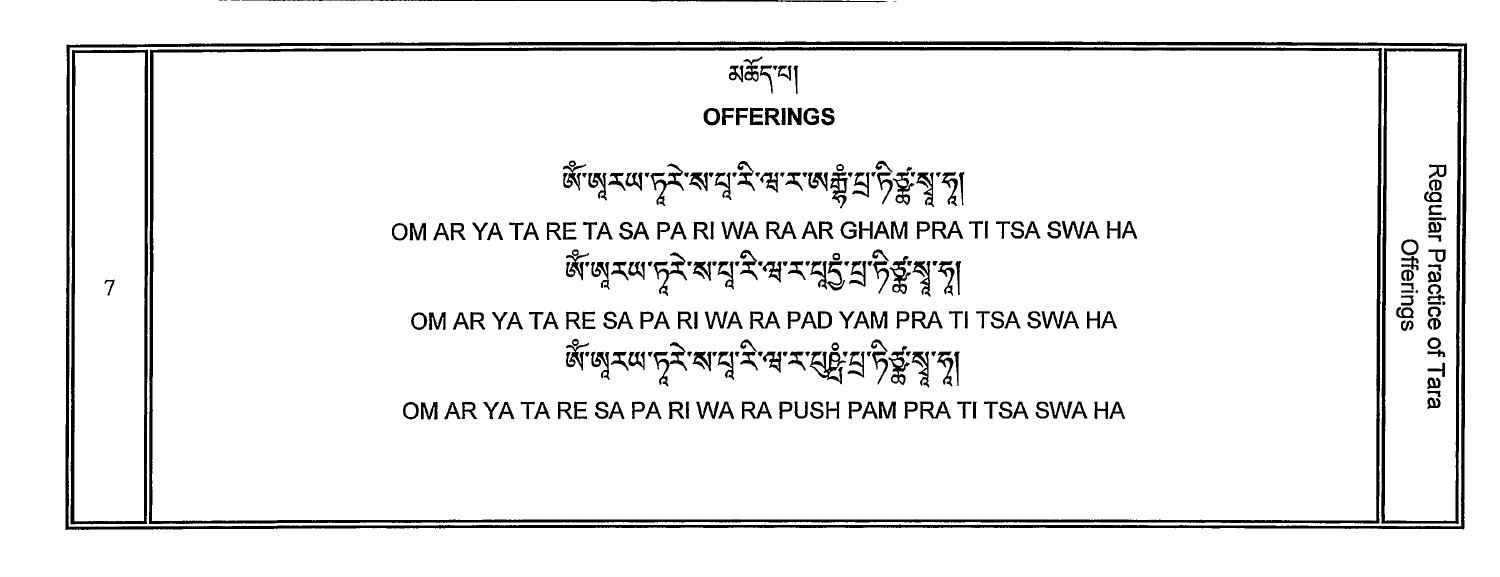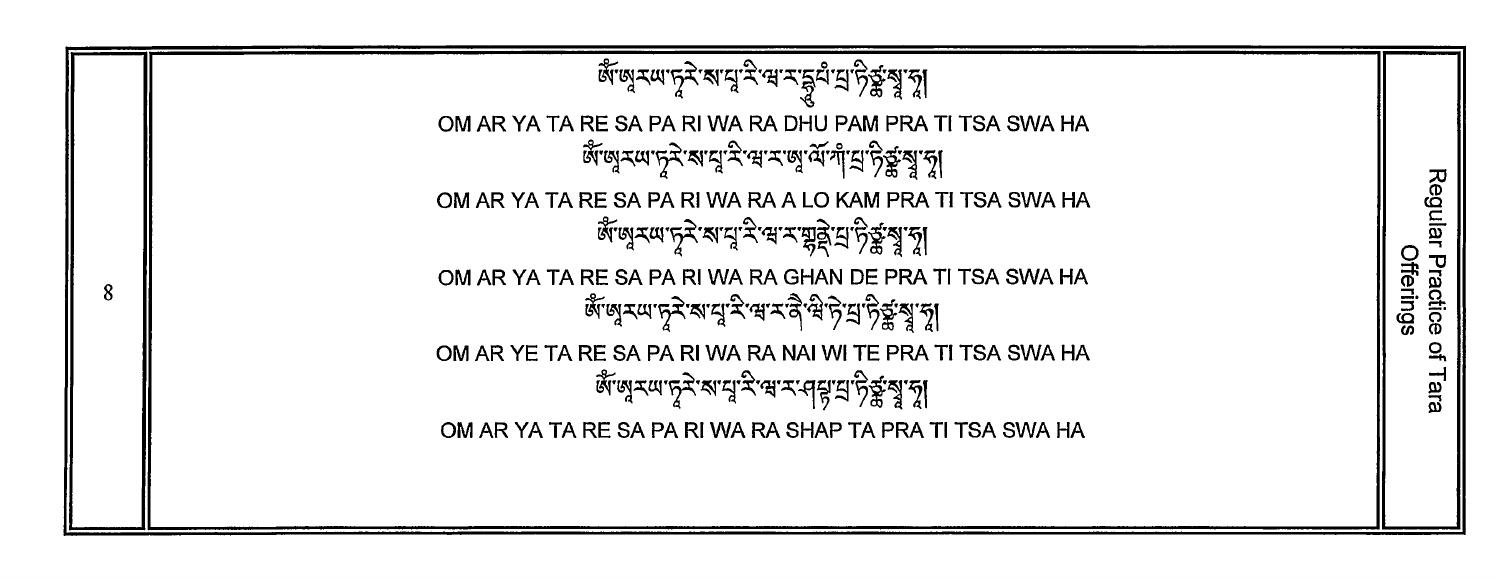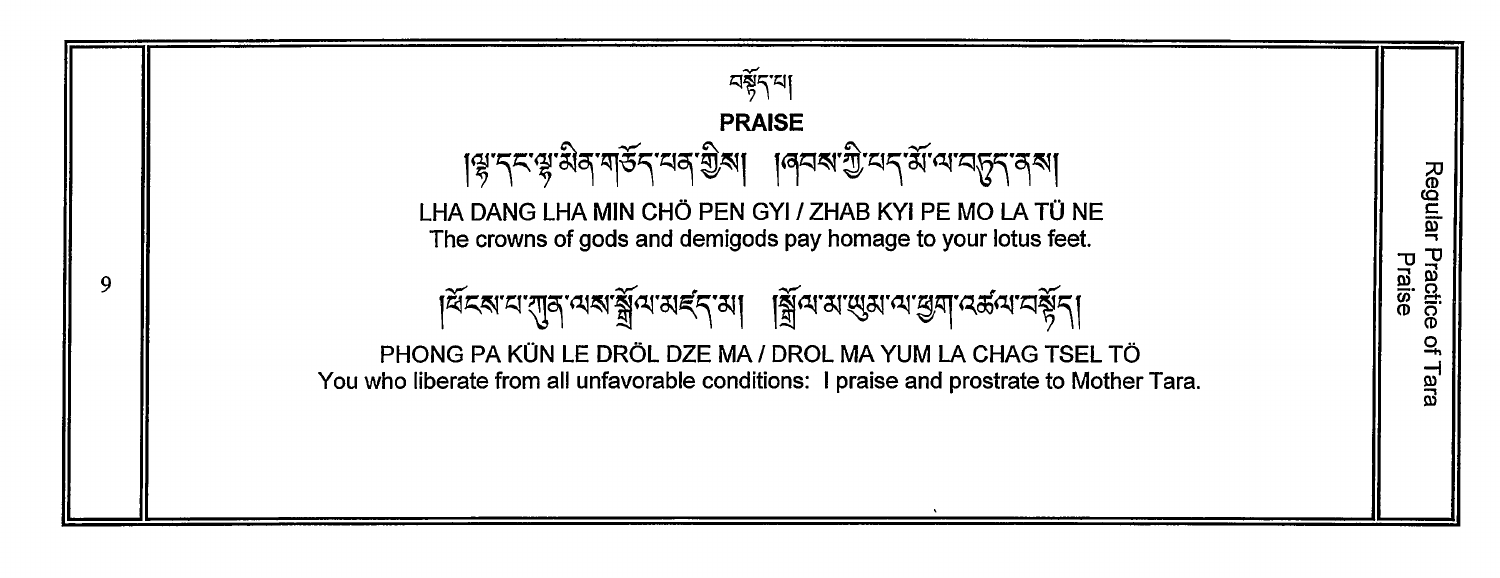

Regu<sub>tan</sub><br>Man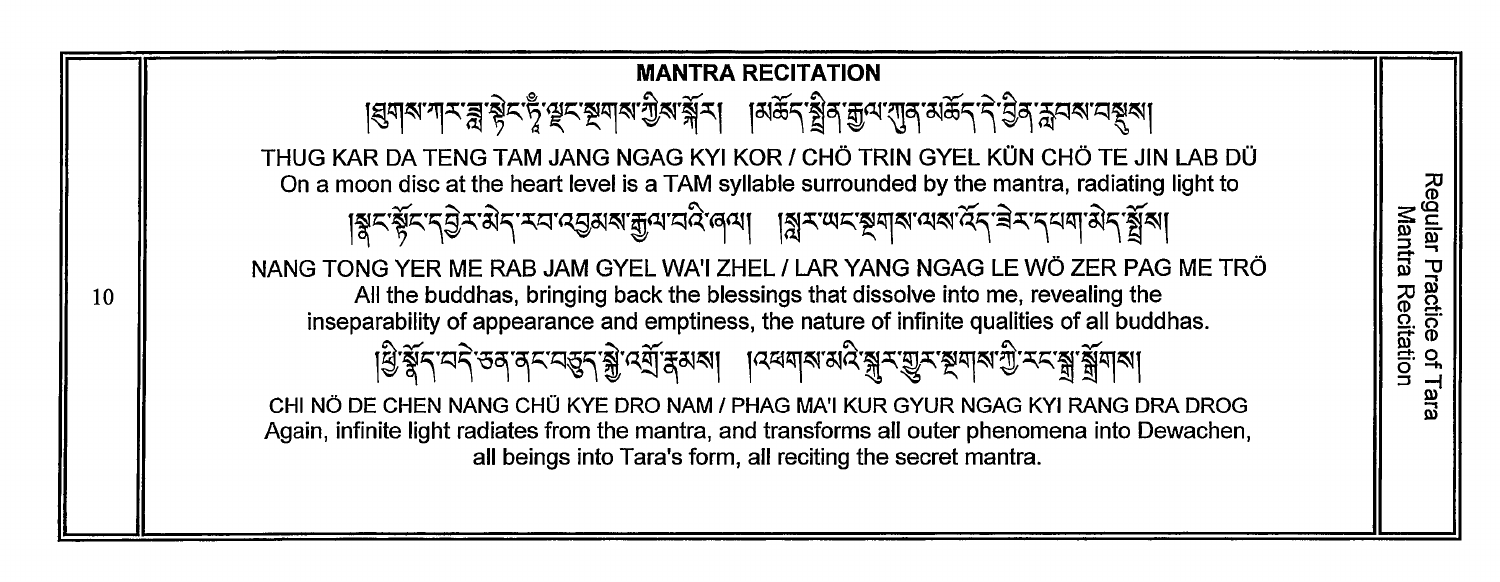

# ต้าราริเล OM TA RE TU TA RE TU RE SVA HA



Recite the mantra as many times as possible.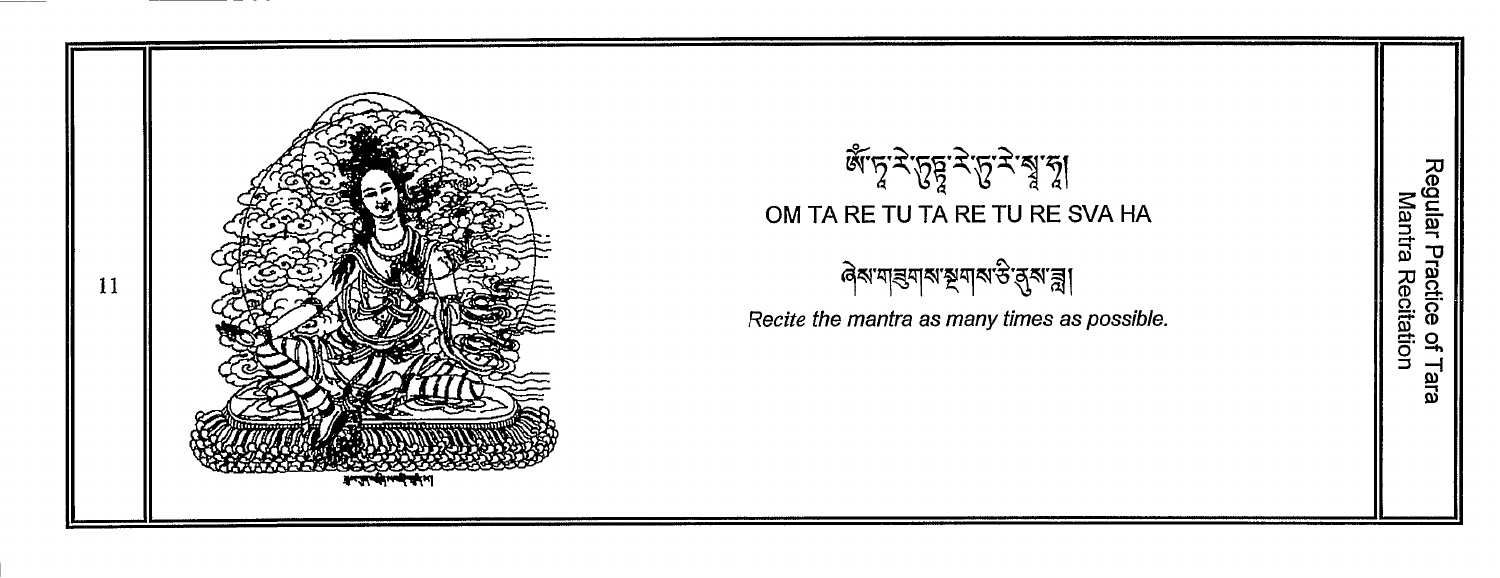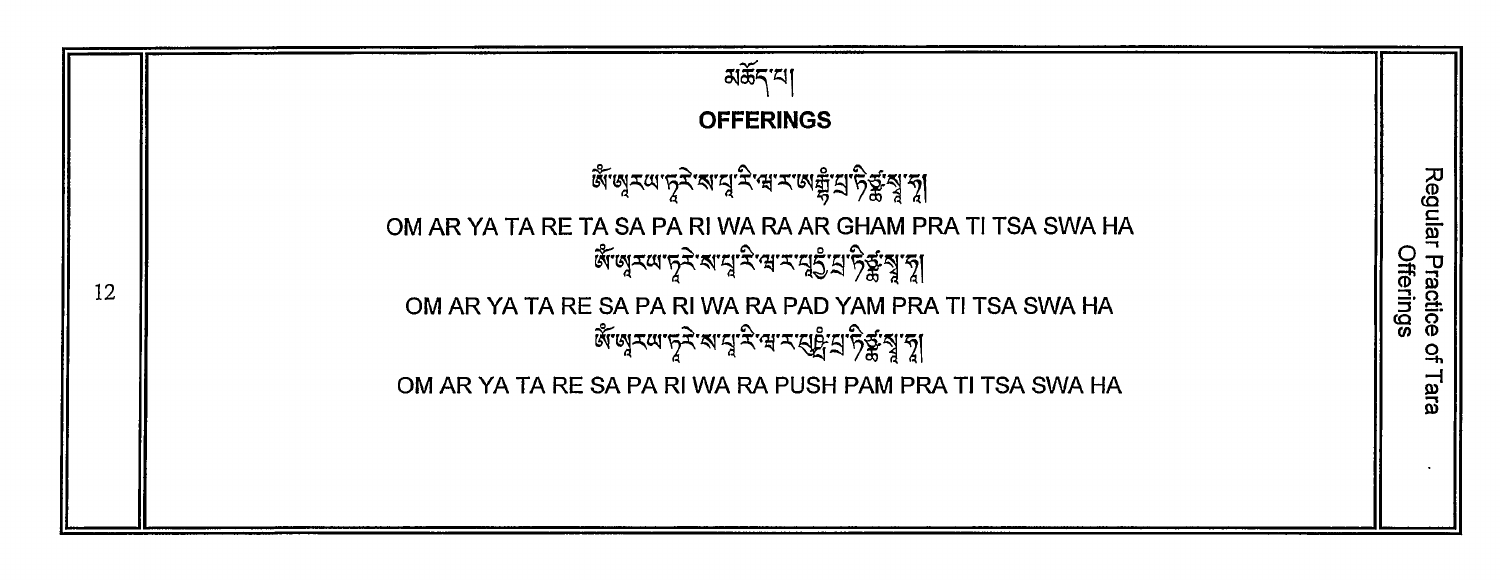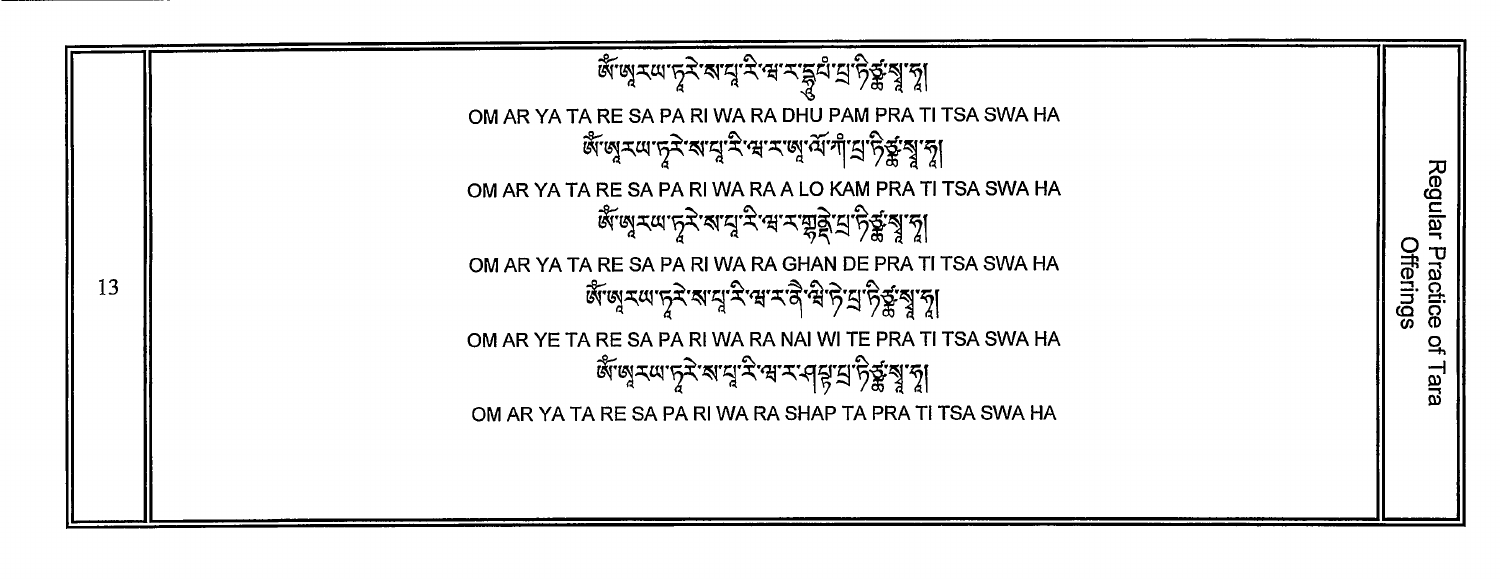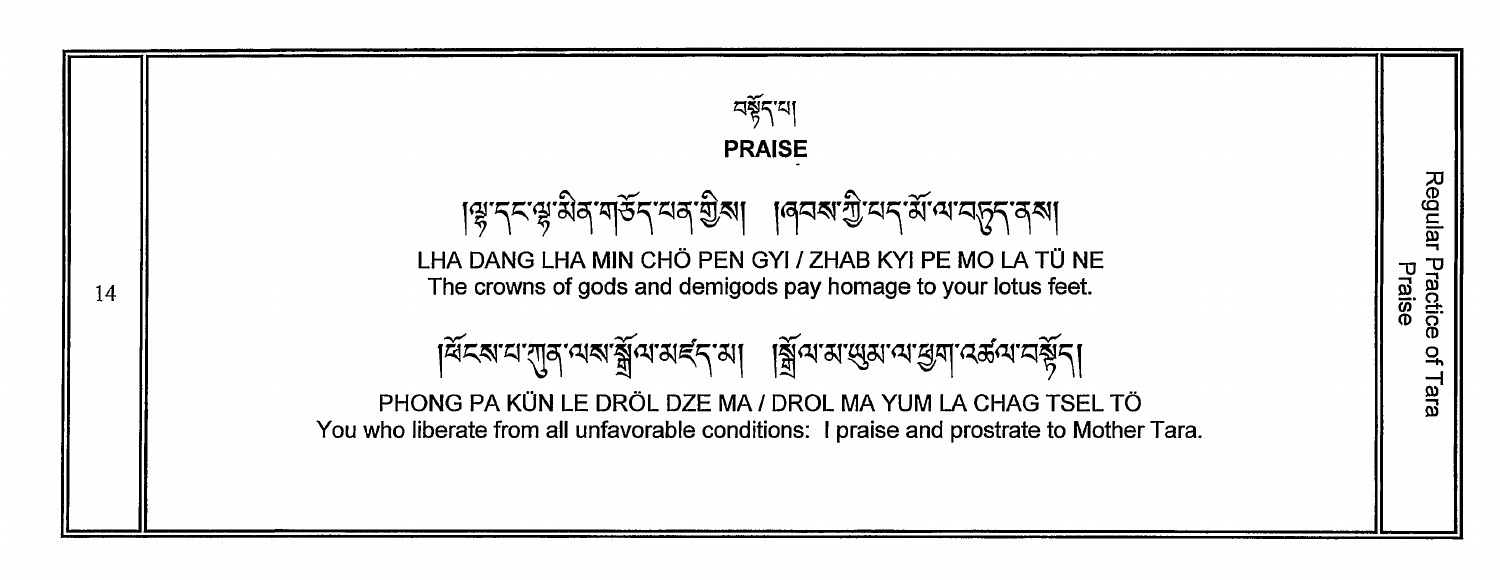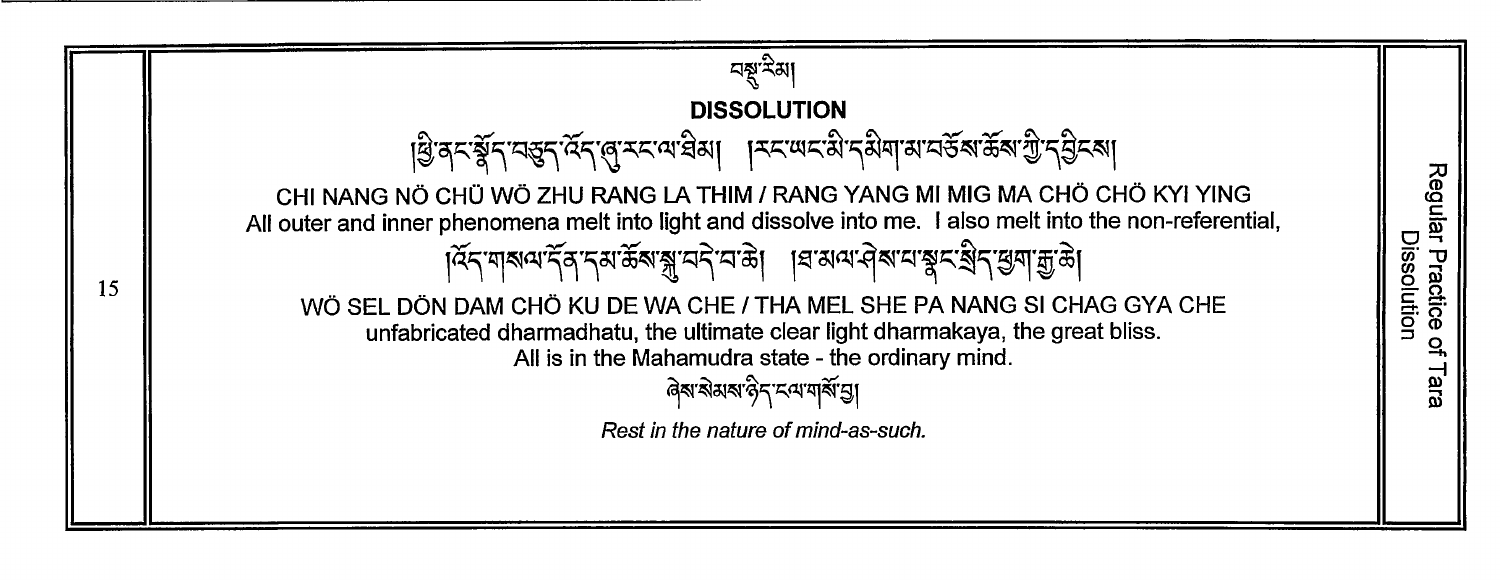| ਧਭੋਂ ਧਾਂਕੇ                                                                                                                                                                                                                                                     |                                          |
|----------------------------------------------------------------------------------------------------------------------------------------------------------------------------------------------------------------------------------------------------------------|------------------------------------------|
| <b>DEDICATION</b>                                                                                                                                                                                                                                              |                                          |
| । ব্রীমান্ত্রী বার্ত্রি বার্ত্র বার্ত্র বার্ত্র বার্ত্র বার্ত্র বার্ত্র বার্ত্র বার্ত্র বার্ত্র বার্ত্র বার্ত্                                                                                                                                                 | Regular<br>Dedicatior<br>ractice<br>lara |
| GE WA DI DANG KHOR DEY SAG YÖ KYI / KHA NYAM MA GEN DRO WA YÖ DO CHOG<br>By this virtue, the virtues accumulated in samsara and nirvana, and the innate nature,<br>may all mother sentient beings, countless as infinite space, attain the form of Noble Tara, |                                          |
| <b> तुषाभू रूद्र र्युजिग्लेख्रे सुरूद्र राज्य स्थान स्थान स्थान स्थान स्थान स्थान स्थान स्थान स्थान स्थान स्थान</b>                                                                                                                                            |                                          |
| DUG NGA RANG DREL YE SHE CHEN PO'I LONG / GAG DRUB DREL WA'I PHAG MA'I KU THOB SHOG<br>free from rejection and acceptance, the state of great wisdom that is liberated from the five poisons.<br>ଘইণ্ট্ৰৰ গ্ৰীসবৰ মাৰম অৱস্থা বিদ্যা                           |                                          |
| Adorn the practice with this and other dedication prayers.                                                                                                                                                                                                     |                                          |
|                                                                                                                                                                                                                                                                |                                          |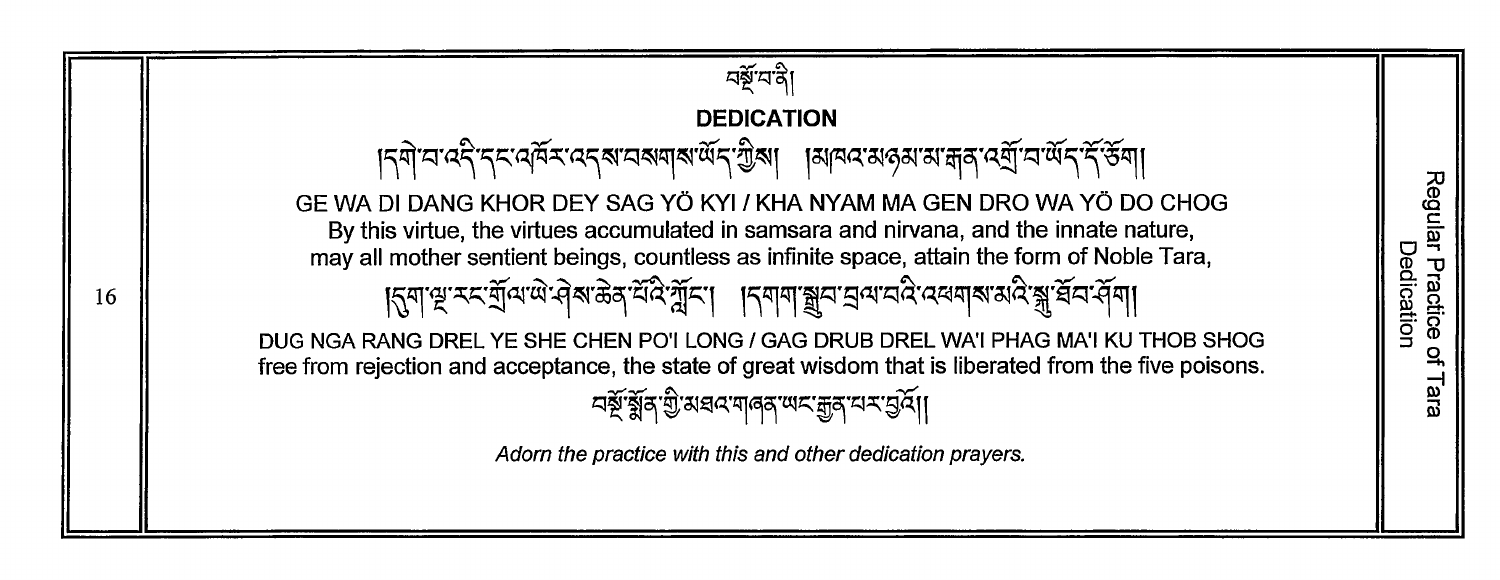This reqular Noble Tara's meditation practice was composed by Khenchen Rinpoche, Konchog Gyaltshen at the repeated requests of several practitioners,

in the Tibetan King year of 2120 and Rabjung 17, Water Bird year, the first month, 28th day (March 20, 1993). By this virtue, may all limitless sentient beings in the conventional level be free from all undesirable conditions, and ultimately may they achieve the omniscient state of the Victorious One. Sarva Mangalam

Regular ៑ Ō

෬ৰমৰামাৰ্শ্ববিদেৰ্শ্বনামন্ত্ৰমাত্ত্ৰমাত্ত্বৰেই অনৰ্দিৰ মাণ্টনতৰ বেমাবাৰীমাঅনঅনামন্ত্ৰীৰ কৰে দুৰ্বাৰ অনিয়ন্ত্ৰমাত্ৰ বিদ্যালয়ৰ বিদ্যালয়ৰ ক *ड़ॗॸॶ᠉*ॱक़ॖॗॸॺॱॾॣॱॸॱॸ॔ॸॖख़ॷॎख़ॖॱॶॷॎख़ॱॾॕॾॎख़ख़ख़ख़ख़ख़ख़ख़ख़ख़ख़ख़ख़ख़ख़ख़ख़ख़ख़ख़ख़ॵॷॸख़ॎख़ॷॸख़ख़ॷॴॷऻॳॷॴख़ॷऻॾॴ য়৾৾ঀৣ৾ঀ৾<sup>৻</sup>য়৸৻ৼ৻ৼ৻ৼ৻ৼ৻ৼ৻ৼ৻ৼ৻ৼ৻ৼ৻ৼ৻ৼ৻ৼ৻ৼ৻৸

lara